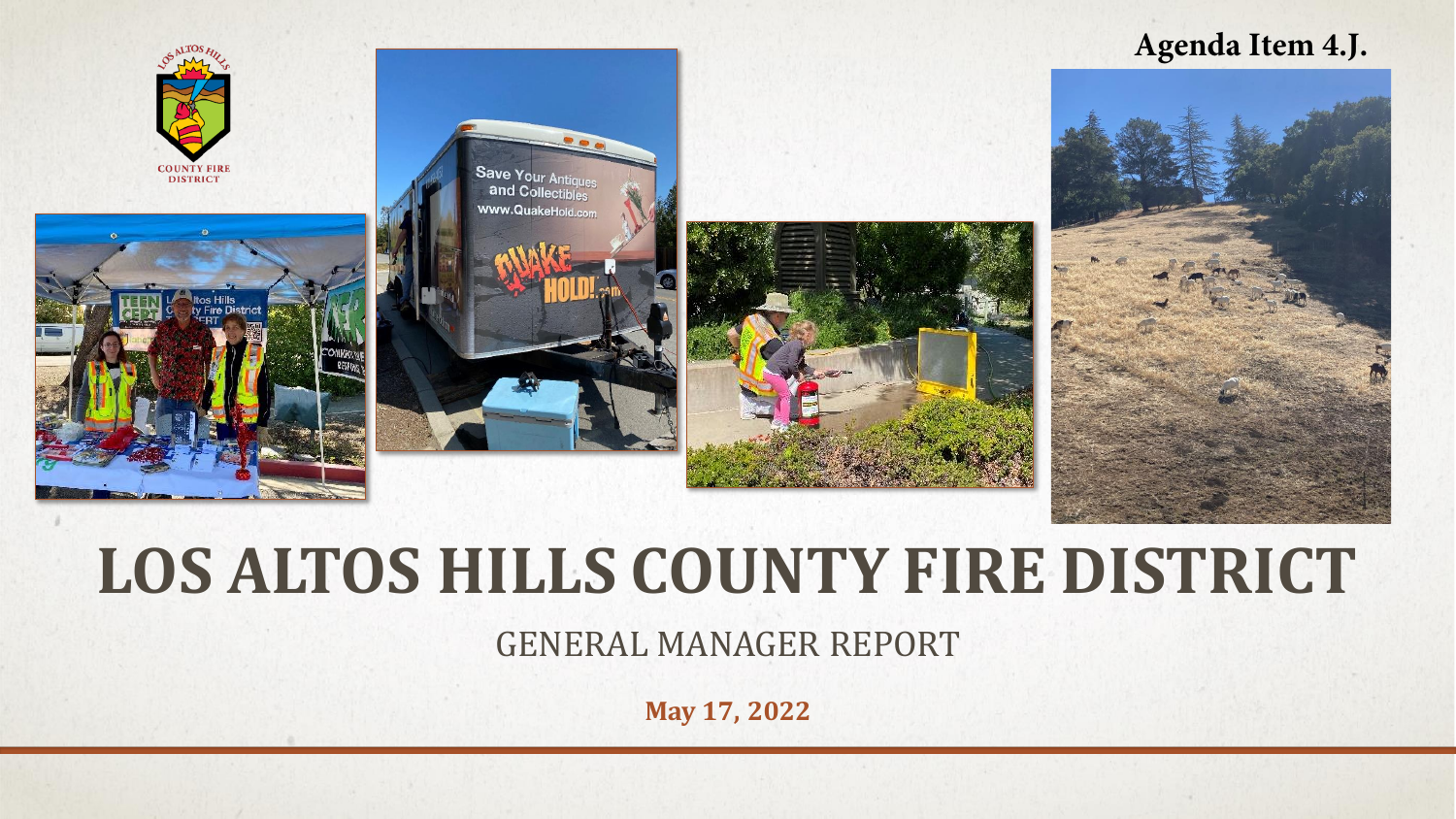# **UPDATE, EVENTS, AND ACTIVITIES**

- IT Services Consultant LAHCFD team has narrowed down consultants based on proposals and is beginning negotiations
- Storage of certain CERT supplies with 24/7 access in a locked off-site storage unit
- Horseshoe Lane claim filed with insurance carrier for cost of damages for hydrant replacement and soil erosion cause by the pressure and release of water onto the District parcel requiring construction and repair of the District parcel hillside and associated costs
- Bassett Lane claim filed with insurance carrier for cost of damages for hydrant repair and installation and associated costs

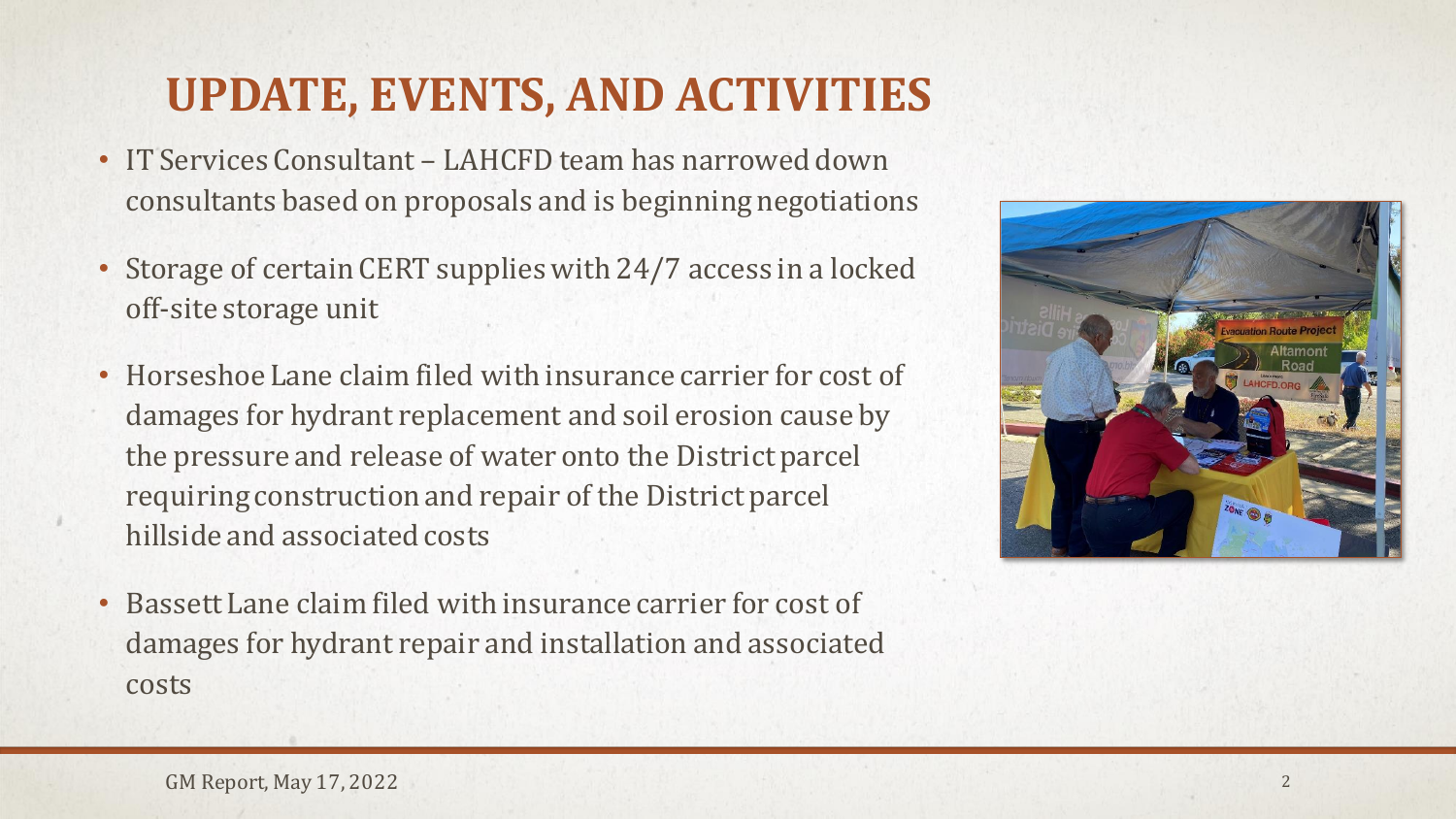## **PALO ALTO FIRE STATION 8 AGREEMENT RENEWAL**

- The Fire and Emergency Medical Services Agreement for operation and funding of Palo Alto Fire Station 8 is effective during the high-fire season months as provided by the terms and conditions of the Agreement between City of Palo Alto, Santa Clara County Central Fire Protection District and LAHCFD
- Start date of fire services is anticipated from June October 31, 2022, and Agreement is effective until December 31, 2022
- Article 2 Term: Extension, provides the Agreement shall automatically renew on a year-to year basis for up to four additional years unless any Party provides written notice of non-renewal…..
- LAHCFD Commission Standing Budget Committee discussed the item, and the Board of Commissioners approved a \$500K allocation for Fire Station 8 in the FY2022/2023 Budget
- The 2022 fire season is predicted to be dire due to the on-gong drought conditions, lack of rain and years of tinder dry vegetation.
- Palo Alto Fire Station 8 is advantageous in its location for strategic firefighting and rapid deployments to quickly respond to fire, wildfire or emergency medical services incidents